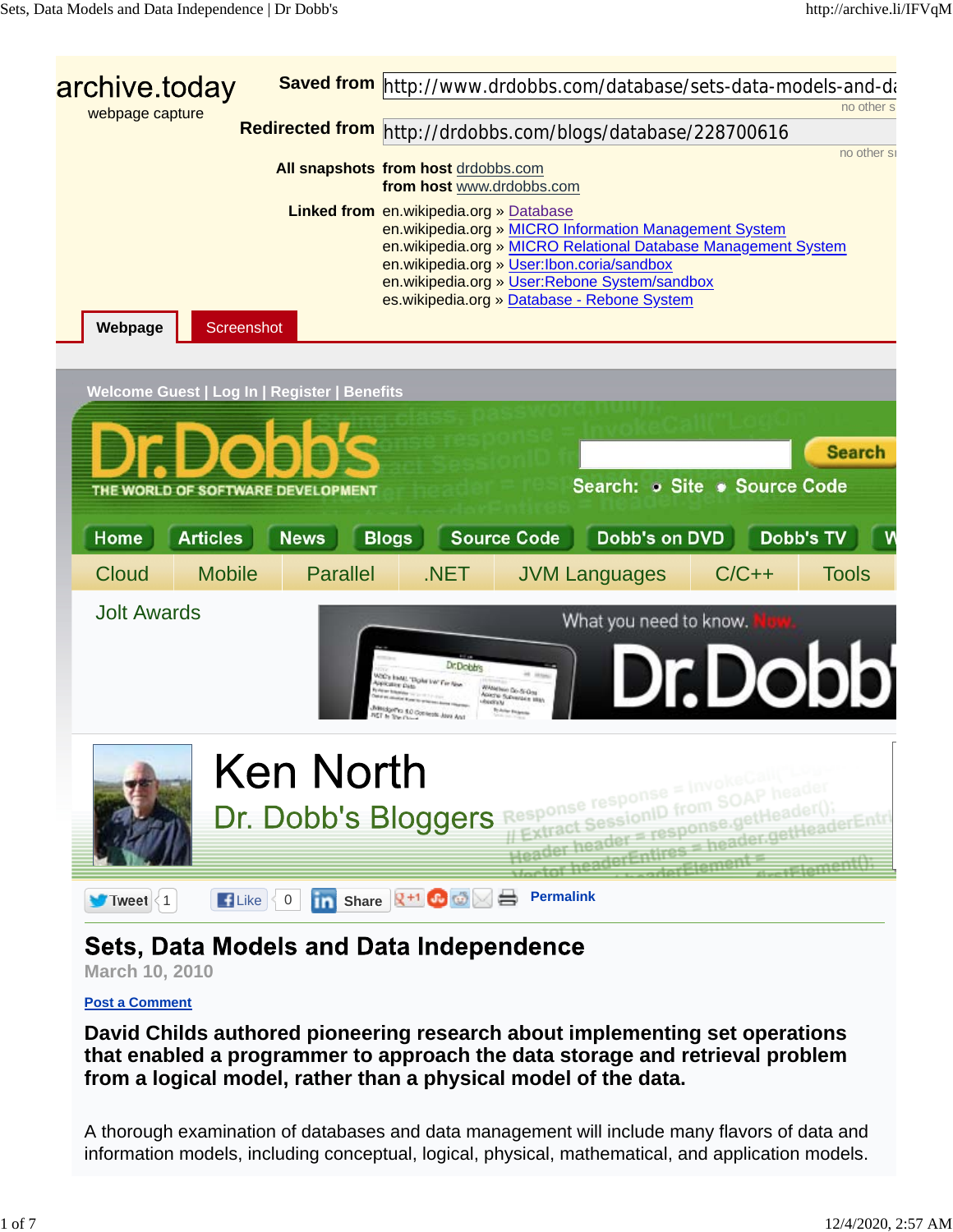Database technology is constantly evolving, with new approaches and refinements to existing platforms. The choice of a data access solution depends in part on the underlying data model; whether a data store operates with sets, graphs or other types of data.Data management technology has undergone evolutionary development since the 1950s. The modern database management system (DBMS) represents mature, but not static, technology. Besides the emergence of new approaches to data persistence, there are continued refinements to mature DBMS platforms.

Today's data stores implement a variety of data models, including graphs, sets, collections, arrays, cubes and other variants, including the hierarchical data model, relational model, network data model (CODASYL), trees, nested sets, adjacency lists and object stores. The index sequential access method (ISAM), key-value data stores and record management systems have also been implemented in various forms for decades.

The concept of a data store that supported set operations such as union, intersection, domain and range emerged in the 1960s, based of course on Georg Cantor's set theory published in the 19th century. In 1968, D.L. Childs, then at the University of Michigan, wrote seminal papers about settheoretic data structures that provided data independence, meaning an application did not have to know the physical structure of the data. During that era of first-generation databases (see CODASYL 1968 Survey of Data Base Systems), data access typically required the use of pointers and descriptions of physical data structures.

Childs authored pioneering research about implementing set operations that enabled a programmer to approach the data storage and retrieval problem from a logical view, rather than a physical view of the data. His March 1968 paper, "Description of A Set-Theoretic Data Structure", explained that programmers can query data using set-theoretic expressions instead of navigating through fixed structures.

*"A set-theoretic data structure (STDS) is virtually a 'floating' or pointer-free structure allowing quicker access, less storage, and greater flexibility than fixed or rigid structures that rely heavily on internal pointers or hash-coding, such as 'associative or relational structures,' 'list structures,' 'ring structures,' etc. An STDS relies on set-theoretic operations to do the work usually allocated to internal pointers. A question in an STDS will be a set-theoretic expression. Each set in an STDS is completely independent of every other set, allowing modification of any set without perturbation of the rest of the structure; while fixed structures resist creation, destruction, or changes in data. An STDS is essentially a meta-structure, allowing a question to 'dictate' the structure or data-flow. A question establishes which sets are to be accessed and which operations are to be performed within and between these sets. In an STDS there are as many 'structures' as there are combinations of set-theoretic operations; and the addition, deletion, or change of data has no effect on set-theoretic operations, hence no effect on the 'dictated structures.' Thus in a floating structure like an STDS the question directs the structure, instead of being subservient to it.*"

In August 1968, Childs published "Feasibility of a Set-Theoretic Data Structure. A General Structure Based on a Reconstituted Set-Theoretic Definition for Relations".

*"This paper is motivated by an assumption that many problems dealing with arbitrarily related data can be expedited on a digital computer by a storage structure which allows rapid execution of operations within and between sets of datum names. In order for such a structure to be feasible, two problems must be considered: (1) the structure should be general enough that the sets involved may be unrestricted, thus allowing sets of sets of sets...; sets of ordered pairs, ordered triples...; sets of variable length n-tuples, n-tuples of arbitrary sets; etc.; (2) the set-operations should be general in nature, allowing any of the usual set theory operations between sets as described above, with the assurance that these operations will be executed rapidly. A sufficient*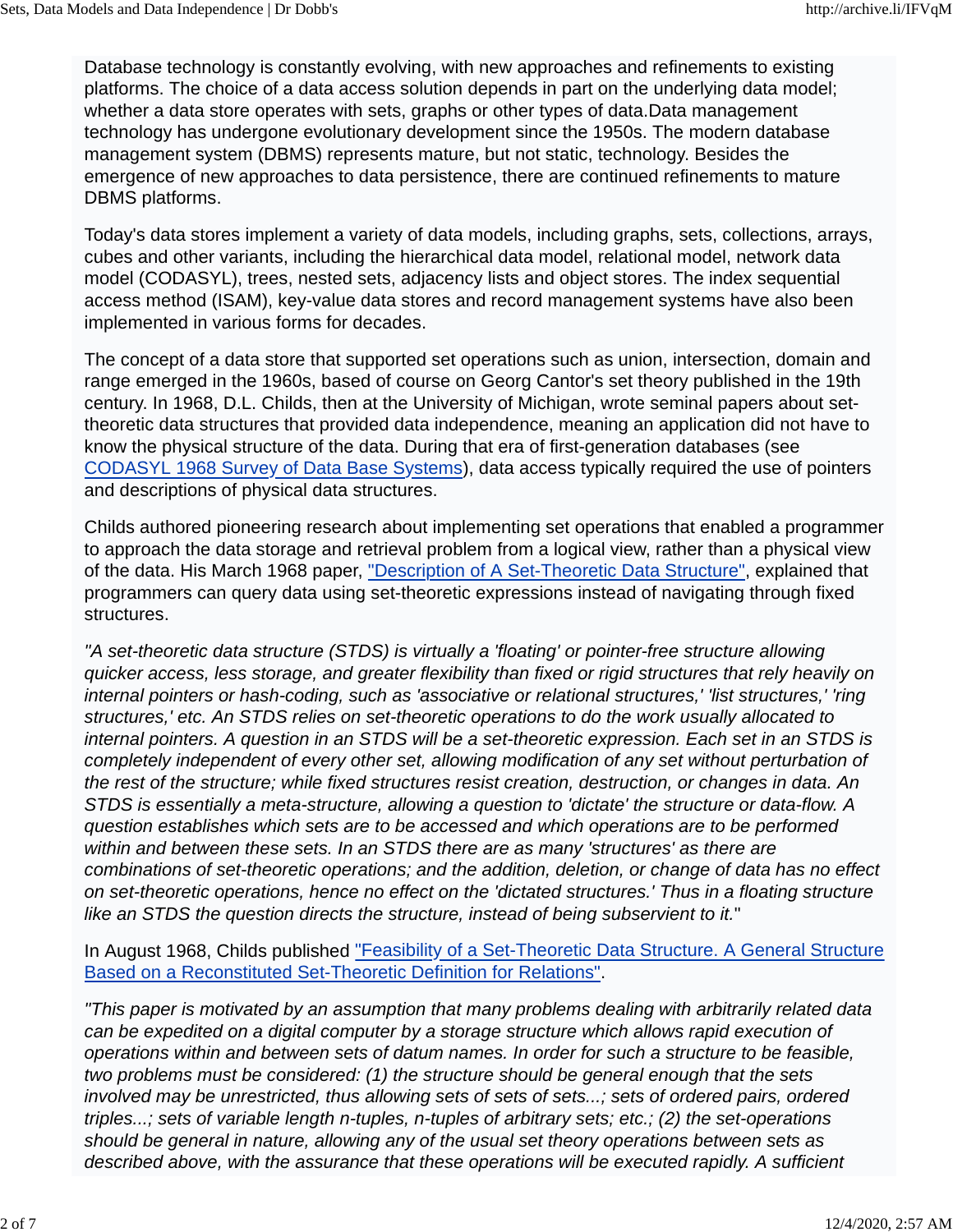*condition for the latter is the existence of a well-ordering relation on the union of the participating sets. These problems are resolved in this paper with the introduction of the concept of a 'complex' which has an additional feature of allowing a natural extension of properties of binary relations to properties of general relations."*

The Federal government, including the Defense Advanced Research Projects Agency (DARPA), frequently funded computer science research and development during that era. One such effort was the University of Michigan's Research in the Conversational Use of Computers (CONCOMP) project for which Childs did his work on set-theoretic data structures. During that era, DARPA also funded development of packet-switched network technology and the ARPAnet, the forerunner of today's Internet.

Childs' CONCOMP papers were available only to 'qualified requesters' although Childs presented the August 1968 paper at that year's Congress of the International Federation for Information Processing (IFIP). Those 1968 papers did not receive the broad dissemination of research papers published today via the Internet. Nonetheless Dr. Edgar F. Codd, who'd gotten his PhD at the University of Michigan, cited Childs' paper on set-theoretic data structures in his June 1970 paper about the relational model.

Many persons who had not discovered Childs' papers erroneously believed the foundation of data independence and set-theoretic operations over data had been laid by Codd.

Following Codd's 1970 paper on the relational model, other database researchers published papers that discussed the concept of data independence. In 1971, Chris Date and Paul Hopewell authored "Storage Structures and Physical Data Independence" for the ACM Workshop on Data Definition, Access and Control. The authors wrote about data independence being integral to the relational model:

*"Such data independence was explicitly called out as one of the major objectives of the relational model by Ted Codd in 1970 in his famous paper "A Relational Model of Data for Large Shared Data Banks" (Communications of the ACM 13, No. 6, June 1970)."*

Dr. Michael Stonebreaker's 1974 paper, "A Functional View of Data Independence", cited Codd's 1970 paper and Date's 1971 paper, but not Childs' papers in 1968. Similarly I've found other publications that credit the notion of data independence or physical data independence to Codd and Date, without referring to Childs' papers.

During the 1990s, the advent of object databases and object-oriented programming frequently surfaced topics related to the relational model and data independence in articles, conference presentations and online discussions. Prominent defenders of relational fidelity included Chris Date, David McGoveran, Hugh Darwen and Fabian Pascal. In debates about the relational model (then and now), data independence and relational algebra are often cited as key factors that differentiate Codds' relational model from less formal approaches. Relational algebra includes the group of settheoretic operations that provide mathematical underpinnings to the relational model.

With the emergence of the Internet, Childs' papers are now widely-available to researchers. We now know Childs' pioneered concepts of data independence and set-theoretic operations over data. The works of Georg Cantor and D.L. Childs provided groundwork that enabled Dr. Edgar F. Codd to develop the relational model. Several years ago I had an e-mail exchange about this with Don Chamberlin, the co-inventor of SQL who worked with the late Dr. Codd at IBM. He acknowledged Childs' contribution:

i<>"Thanks for the reminder of David Childs' work. As you have observed, modern relational databases owe a lot to Childs and he deserves recognition for this early and pioneering work."